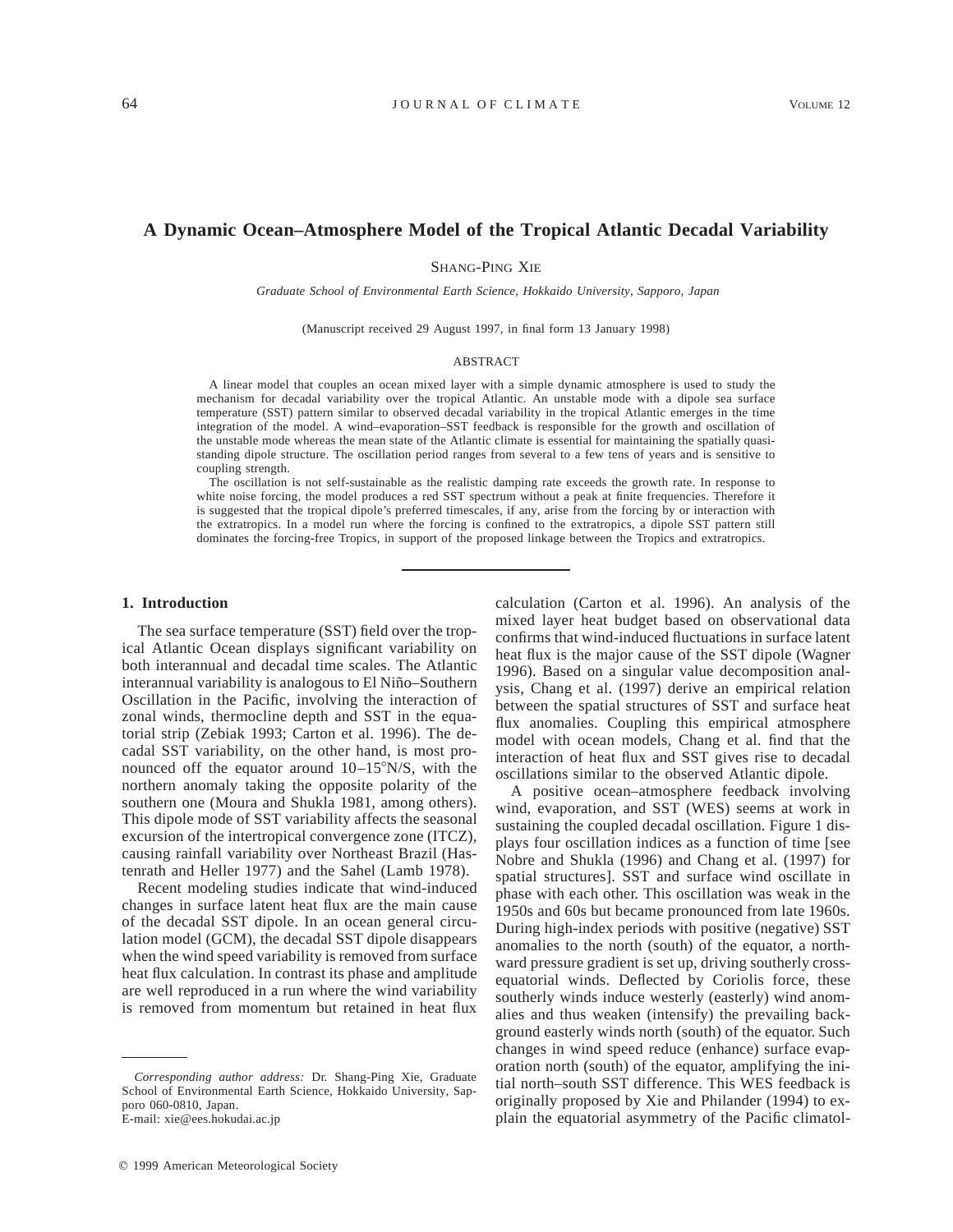

FIG. 1. Indices of the tropical Atlantic decadal oscillation as a function of time: meridional wind speed  $(V \text{ in } m s^{-1})$  averaged between 5°S and 5°N, north–south differences in sea level pressure (*P* in mb), zonal wind speed ( $U$  in m  $s^{-1}$ ), and sea surface temperature (*T* in  $^{\circ}$ C) between zonal averages within  $5^{\circ}$ N–25 $^{\circ}$ N and  $5^{\circ}$ S–25 $^{\circ}$ S. Three-point running mean is applied to annual-mean anomalies based on the Comprehensive Ocean–Atmosphere Dataset (Woodruff et al. 1987). The curves for *U, V,* and *P* are offset by 0.5 units successively.

ogy, most notably the Northern Hemisphere ITCZ. For this reason, previous studies tend to focus on nonoscillatory WES modes (see Xie 1996 for a review). The only oscillatory solution reported so far looks very different from the observed Atlantic dipole, showing rapid equatorward phase propagation (Xie 1997). While observations and ocean GCM experiments consistently implicate the WES feedback, dynamic coupled models fail to demonstrate so.

In an attempt to resolve this paradox, this study reexamines the WES instability and investigates processes affecting its frequency and meridional structure. A modified version of Xie's (1997) model is used, which couples a mixed layer ocean with a simple dynamic model of the atmosphere. We will show that the mean state around which the model is linearized has a large impact on the spatial structures of the dominant WES mode. By including a mean state typical of the Atlantic, the model is capable of simulating a decadal dipole mode whose spatial structures resemble observations. Compared with previous models that successfully simulate the dipole oscillation (Mehta and Delworth 1995; Chang et al. 1997), the present one is very simple, allowing insight into responsible physics. One major difference between Chang et al.'s and the present models lies in the treatment of the atmosphere. They employ an empirical atmosphere model that predetermines the spatial structures of the coupled mode, whereas we use a dynamic model where both the temporal and spatial structures are determined by internal coupled dynamics.

The rest of the paper is organized as follows: the next section describes the model while section 3 examines its free mode. Section 4 analyzes the model response to external forcing. Section 5 summarizes the paper and

TABLE 1. Model parameters.

| $A^{-1}$ | 2 day                                                  |                              | $4 \times 10^{3}$ J kg <sup>-1</sup> K <sup>-1</sup> |
|----------|--------------------------------------------------------|------------------------------|------------------------------------------------------|
| C        | $45 \text{ m s}^{-1}$                                  | $\frac{c_{\rm p}}{h}$        | $50 \text{ m}$                                       |
| K        | $3.5 \times 10^{-1}$ m s <sup>-1</sup> K <sup>-1</sup> | к                            | $2 \times 10^{3}$ m <sup>2</sup> s <sup>-1</sup>     |
| $C_F^*$  | $1 \times 10^3$ J m <sup>-3</sup>                      | $C_{\scriptscriptstyle D}^*$ | $1 \times 10^{-2}$ Ns m <sup>-3</sup>                |
| L        | $2.5 \times 10^6$ J kg <sup>-1</sup>                   | $\varepsilon_{\rm c}^{-1}$   | 2 day                                                |
| $R^*$    | 462 J $kg^{-1}K^{-1}$                                  | $h^{-1}$                     | 1 yr                                                 |
| $\rho$   | $1 \times 10^{3}$ kg m <sup>-3</sup>                   |                              |                                                      |

offers a mechanism to link the decadal modes from the south to the north over the whole Atlantic Ocean.

# **2. Model**

To the first order, the tropical Atlantic dipole pattern may be viewed as zonally uniform. Hence we only consider zonally symmetric cases and focus on the north– south interaction.

# *a. The atmosphere*

The Matsuno (1966)–Gill (1980) model is used for the atmosphere:

$$
\varepsilon U - YV = 0,\t(2.1)
$$

$$
\varepsilon V + YU = -\Phi_{Y}, \qquad (2.2)
$$

$$
\varepsilon \Phi + V_{Y} = -KT, \qquad (2.3)
$$

where *U* and *V* are the zonal and meridional components of surface wind velocity,  $\Phi = \varphi/C$  with  $\varphi$  being the geopotential and *C* the long gravity wave speed,  $Y =$  $y(\beta/C)^{1/2}$  is the nondimensional meridional coordinate with  $\beta$  the latitudinal gradient of the Coriolis parameter,  $\varepsilon = A/(\beta C)^{1/2}$  is the nondimensional damping rate with *A* being its dimensional counterpart, *T* is the SST perturbation and *K* the coupling coefficient. Model parameters and their typical value are listed in Table 1.

Significant precipitation anomalies associated with the tropical dipole are limited to small equatorial regions and to boreal spring (Nobre and Shukla 1996). Over most of the Tropics SST anomalies seem to affect surface winds via changes in boundary layer temperature (Linzden and Nigam 1987; Neelin 1989). A positive (negative) SST anomaly warms (cools) air aloft in the boundary layer, thus inducing a low (high) pressure at the sea surface.

### *b. The ocean*

The ocean model is intended to be as simple as possible yet contain physics essential for the decadal SST dipole. In light of results from an ocean GCM simulation of the Atlantic dipole (Carton et al. 1996), the latent heat flux at the ocean surface will be treated not just as a thermal damping but a function of wind speed as well. We will neglect the upwelling effect, which is presumably small because of the prevailing Ekman downwell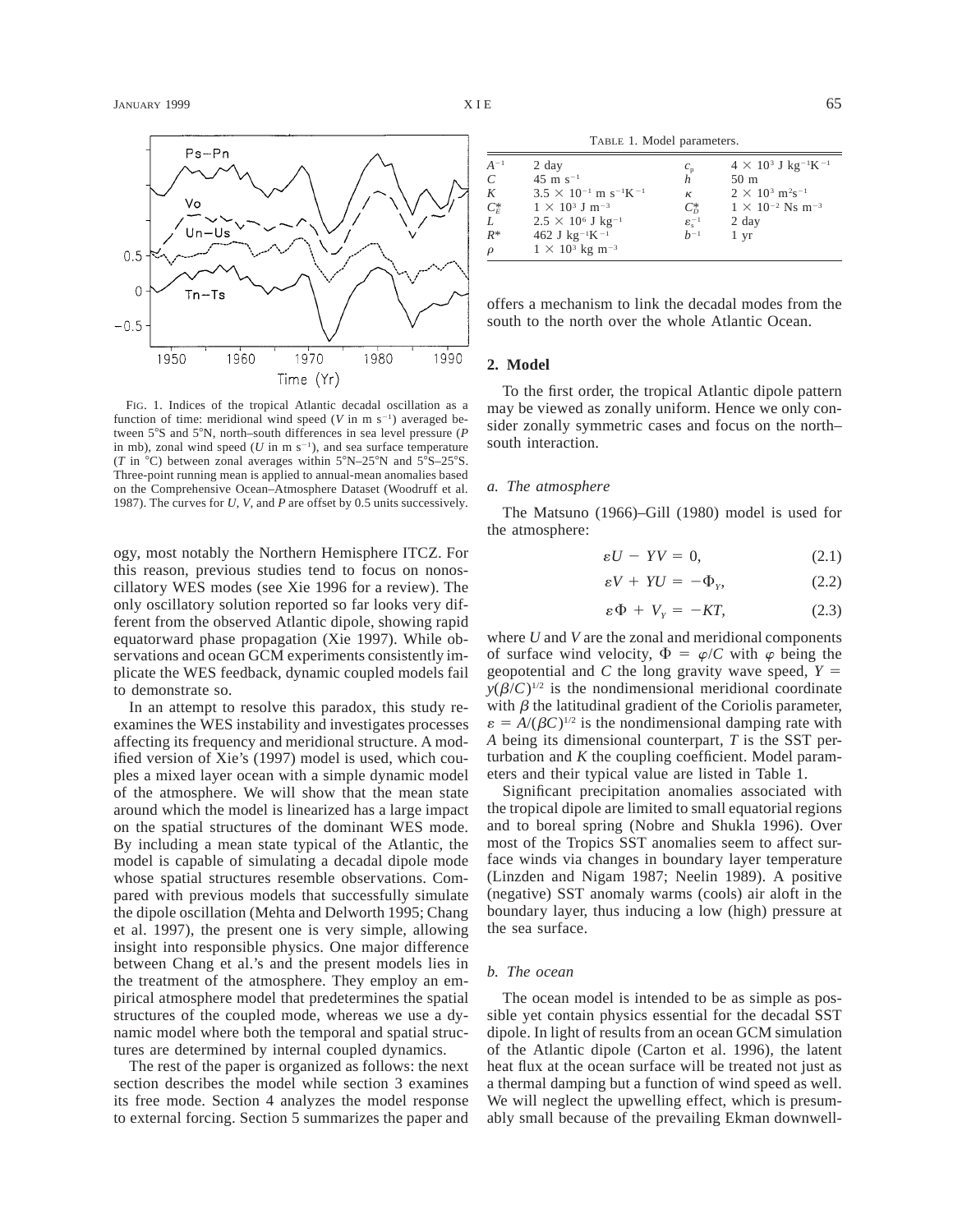ing off the equator. This filters out the equatorial mode (Zebiak 1993) where upwelling is a dominant mechanism for SST change. Since the decadal variations in SST and wind are small relative to their mean values, we may linearize the ocean thermodynamic equation and obtain a linear equation for mixed layer temperature perturbation *T*

$$
T_t + \overline{\boldsymbol{v}}T_y + \boldsymbol{v}\overline{T}_y = aU - bT + \kappa T_{yy}, \quad (2.4)
$$

where the overbar denotes the mean state variable, subscripts denote partial derivatives, and *b* is the coefficient for Newtonian damping arising from both temperature dependence of evaporation and background mixing. The time–space characteristics of the WES mode are sensitive to the diffusivity  $\kappa$  (Xie 1997), which is here chosen to be  $2 \times 10^3$  m<sup>2</sup> s<sup>-1</sup>, a value commonly used in ocean models.

The first term on the rhs of (2.4) is obtained by linearizing the evaporation term

$$
E = C_E^* |\overline{U} + U| q(T)
$$
  
=  $C_E^* \left[ -\overline{U} \overline{q} - U \overline{q} + \frac{L}{R^* \overline{T}^2} \overline{U} \overline{q} T + o(T^2, UT, V^2) \right],$  (2.5)

where  $C_E^* = \rho_a LC_E(1 - RH)$  is an evaporation coefficient with  $\rho_a$ , *L* and RH being air density, latent heat and relative humidity, respectively, and  $q = q_0 \exp[(L/\sqrt{m})]$  $R^*(1/T_0 - 1/T)$  is the Clausius–Clapeyron equation for saturated specific humidity with  $R^*$  being the water vapor gas constant. The basic-state wind speed  $\overline{U}$  should be nonzero but can be either easterly or westerly, with the easterly wind case being relevant to the tropical Atlantic. Meridional wind perturbation appears as a higher order term in (2.5) because  $|\overline{V}/\overline{U}| \ll 1$  near centers of the SST dipole. The coefficient for the WES feedback is thus

$$
a = \left(\frac{1}{-\overline{U}}\right) \frac{\overline{E}}{c_p \rho h},\tag{2.6}
$$

where  $c_p$  and  $\rho$  are the specific heat at constant pressure and density of water, *h* is the mixed layer depth that will be set constant for simplicity. Further we will not consider effects of seasonal cycle and clouds.

An Ekman layer model (e.g., Zebiak and Cane 1987) is used to compute surface ocean currents. In particular, a zonal wind stress induces a meridional Ekman flow

$$
v = -b_u U,\tag{2.7}
$$

with  $b_u = [f/(f^2 + \varepsilon_s^2)](C_b^*/\rho h)$  where  $\varepsilon_s$  is the mechanical damping rate and a linear drag law is used with  $C_D^*$  being the drag coefficient. We will not consider the advection by geostrophic current that is generally weak relative to Ekman flow in the interior ocean. An explicit calculation of geostrophic flow requires including more complex ocean dynamics and is left for future study. Substituting (2.7) in (2.4) yields

$$
T_t + \overline{\boldsymbol{v}}T_y = (a + b_u \overline{T}_y)U - bT + \kappa T_{yy}.
$$
 (2.8)

Since  $\overline{T}_y \le 0$  outside a small equatorial strip, the advection by perturbation Ekman flow weakens (enhances) the WES feedback in the Tropics (midlatitudes) where easterly (westerly) winds prevail.

A basic state typical of the tropical Atlantic is prescribed, with mean easterly winds,

$$
\overline{U} = -3[1 + \sin(\pi y/2000 \text{ km})] \text{ m s}^{-1}, \qquad (2.9)
$$

driving a poleward mean Ekman flow according to (2.7). The mean SST is uniformly  $30^{\circ}$ C within  $15^{\circ}$  of the equator and then decreases with latitude

$$
T/T_0 = \begin{cases} 1, & |y| < 1500 \text{ km} \\ 1 - G|y|, & |y| > 1500 \text{ km}, \end{cases} (2.10)
$$

with  $G = 1$  K (200 km)<sup>-1</sup>. This SST distribution causes the WES feedback coefficient (a) to decrease poleward. The sign of *a* depends on the mean wind direction, being positive (negative) for mean easterly (westerly) wind. Near the boundary between the mean easterly and westerly wind regimes at  $30^\circ$ ,  $a$  should vanish. In the model, *a* is modified poleward of  $y = 2500$  km and is gradually brought to zero at  $y = 3000$  km. This modification of *a* turns out to have only a minor effect on model results. The above basic state is symmetric about the equator, an idealization of the Atlantic where the northern ITCZ appears to be the axis of symmetry for the dipole.

## *c. Unstable condition*

An unstable condition for a disturbance to grow can be derived by forming a SST variance equation. Multiplying (2.8) by *T* and integrating it over the model domain gives rise to

$$
\langle T^2 \rangle_t / 2 = \langle (a + b_u \overline{T}_y) U T \rangle + \langle \overline{v}_y T^2 \rangle / 2 - b \langle T^2 \rangle
$$
  
-  $\kappa \langle (T_y)^2 \rangle,$  (2.11)

where  $\langle \rangle$  denotes the area integral. Because the mean Ekman pumping is downward  $(\overline{v}_{y} < 0)$  outside a small equatorial region where T is small, the second term on the rhs is negative. Thus, the WES feedback, the first term on the rhs, is the only destabilizing mechanism in the model. Positive covariance between zonal wind and SST anomalies is the condition for the temporal growth of a coupled disturbance.

In the present model SST anomalies are caused by wind-induced evaporation and modified by Ekman advection. A simpler case with a uniform basic state and zero Ekman advection is studied by Xie (1997). Here the model is solved numerically by time stepping and space difference with a resolution of 50 km. The model domains extends from 30°S to 30°N for the ocean and  $45^{\circ}$ S to  $45^{\circ}$ N for the atmosphere. Vanishing lateral heat flux condition is applied to the poleward boundaries of the ocean. The model is integrated for several cycles of oscillation until a stable modal structure is obtained.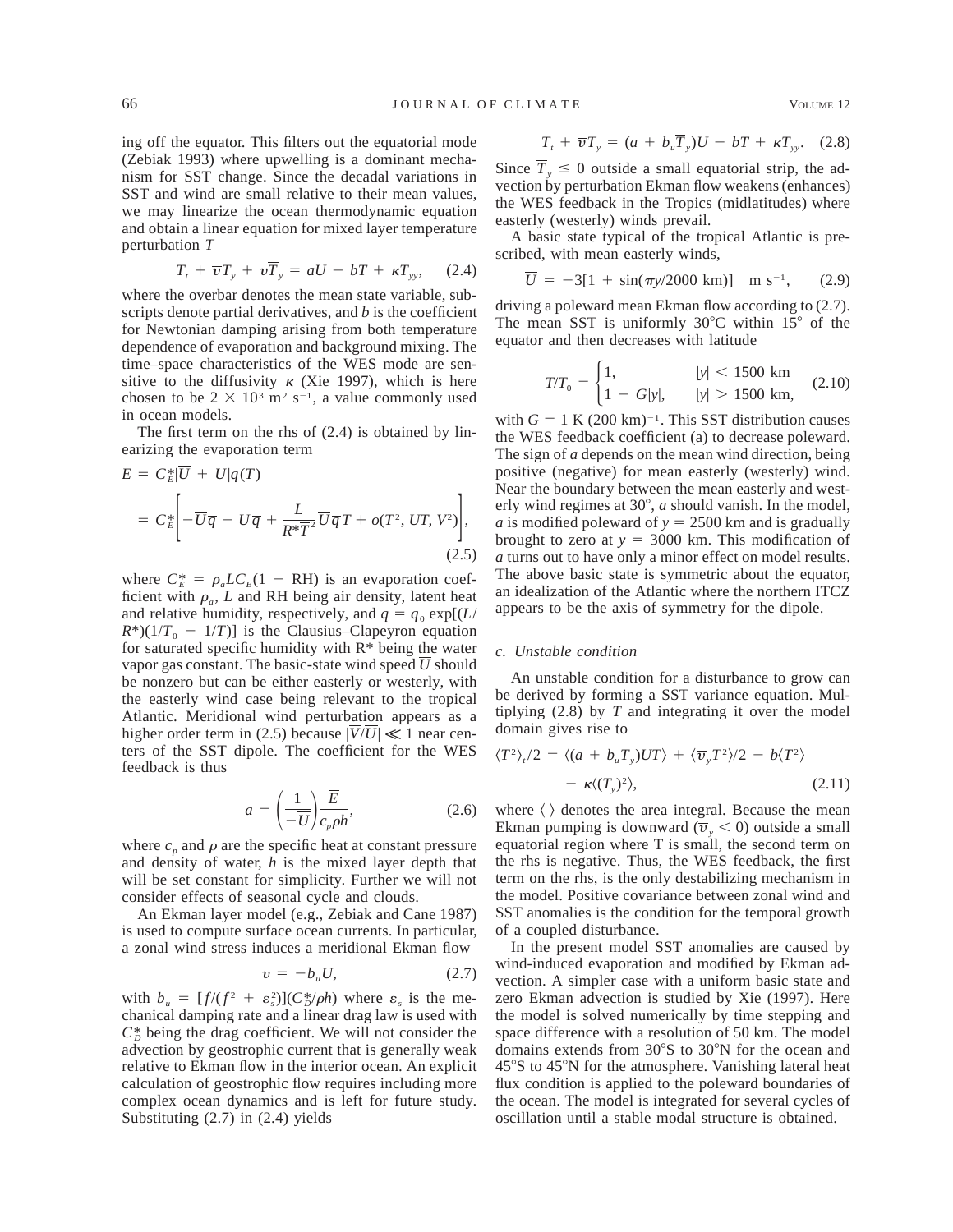

FIG. 2. Latitude–time section of sea surface temperature (contours with the negative ones dashed) and surface wind velocity (vectors) associated with the free WES mode in models (a) with and (b) without the mean Ekman advection. The exponential growth trend is removed. Easterly wind appears as an upward vector.

# **3. Free mode**

An oscillatory unstable mode emerges from the time integration of the model, whose latitude–time structure is shown in Fig. 2a. It oscillates with a period of 11.5 yr and grows with an *e*-folding time of 2 yr. In this section all the growth rates cited are for zero Newtonian cooling  $(b = 0)$ . It is clear from  $(2.8)$  that a nonzero b does nothing other than reducing the growth rate. Within  $20^{\circ}$  of the equator, the modal structure is characterized by a standing dipole that oscillates like a seesaw astride the equator. The centers of action are located at  $15^\circ$ . Cross-equatorial winds also oscillate with this SST seesaw, blowing from the cold into the warm hemisphere. These spatial characteristics are reminiscent of the dipole pattern in observations and the one simulated by the semiempirical model (Chang et al. 1997). Since the present model explicitly computes both surface heat flux and wind velocity, we can trace the whole feedback loop that causes the instability.

Figure 3 shows the meridional structures of the unstable mode at  $t = 8.5$  yr. Within 15° of the equator, the zonal wind and SST variabilities are positively correlated, with anomalous westerly (easterly) wind appearing over a positive (negative) SST anomaly. This positive feedback between zonal wind and SST through surface latent heat flux is the mechanism that causes the amplitude of the dipole mode to grow with time. Poleward of the dipole centers, on the other hand, zonal wind and SST are roughly  $90^\circ$  out of phase, with *U* reaching a maximum at *T*'s nodal points. Consider a positive SST anomaly in the Northern Hemisphere. A low pressure center forms over the SST anomaly, inducing westerly (easterly) wind anomalies south (north) of the SST anomaly. In background easterly winds, these wind anomalies induce latent heat flux anomalies that act to increase (reduce) SST south (north) of the initial SST anomaly. Thus, the WES feedback off the equator causes the coupled disturbance to propagate equatorward. Equatorward propagating signals are weak but



FIG. 3. Meridional structures of the decadal dipole oscillation at *t*  $= 8.5$  yr: (a) meridional (dashed) and zonal (solid) wind components, (b) SST, and (c) the destabilization term UT.

visible poleward of  $15^{\circ}$  (Fig. 3a), eroding the dipole and eventually causing it to switch sign.

The mean state has an important effect on the timespatial structures of the dipole mode. Figure 2b shows a case where the advection term by the mean poleward Ekman flow is removed from (2.4). The equatorward propagation becomes much more pronounced and the period of the oscillation shortens to 5 yr. It is hard to define a center of action in this case but the maximum amplitude is reached between  $5^{\circ}$  and  $10^{\circ}$  latitude. The growth rate slightly decreases due to changes in modal structures. This equatorward propagating WES mode is previously discussed by Xie (1997). The poleward Ekman flow induced by climatological easterly wind slows this equatorward propagation and hence reduces the frequency of the oscillation. The effect of this Ekman advection varies in space. Fastest just off the equator, the mean Ekman flow stops the equatorward propagation all together and establishes a quasi-stationary dipole. The Ekman flow weakens at higher latitudes, allowing a slow equatorward propagation. A similar oscillation mechanism is noted independently by Carton (1997). Chang et al. (1997) propose an alternative mechanism involving advection by the ocean gyre circulation, a difference that may be attributable to their model for-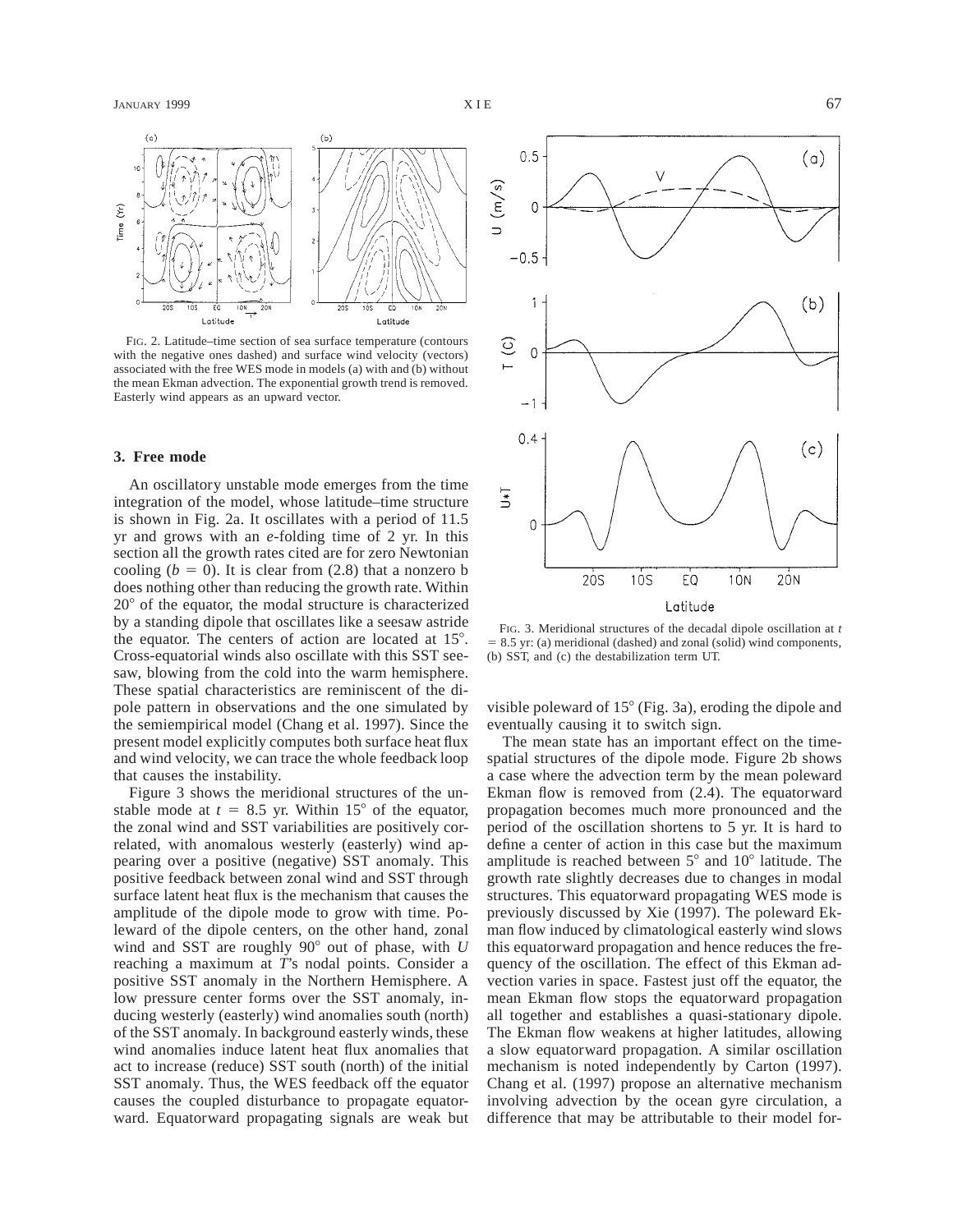

FIG. 4. Period (solid line) and growth rate (dots) of the dipole oscillation as functions of coupling coefficient (K in  $10^{-2}$  m s<sup>-1</sup> K<sup>-1</sup>).

mulation. The spatial structure of surface heat flux is empirically prescribed in their model whereas it is internally determined in the present model.

Figure 4 displays the period and the growth rate of the unstable mode as functions of coupling coefficient K. At low coupling, the dominant mode is stationary. As K increases, the mode grows faster and starts to oscillate. The equatorward propagation accelerates with increasing K, causing a decrease in oscillation period. This dependence on coupling strength is similar to that in Chang et al.'s (1997) model.

### **4. Forced mode**

The rate of thermal damping due to the temperature dependence of evaporation can be estimated from (2.5)

$$
b_0 = \left(\frac{L}{R^* \overline{T}^2}\right) \frac{\overline{E}}{c_p \rho h} = (\text{yr})^{-1},\tag{4.1}
$$

for a basic state with 4 m  $s^{-1}$  wind speed and 30°C temperature. This damping rate is twice as large as the growth rate of the decadal dipole mode so the oscillation described above cannot be self-sustained. Being the least damped, the dipole mode may still stand out under weather noise or other external forcing. This section investigates the model response to periodic forcing that is applied to (2.4) as a perturbation to the equilibrium temperature of the Newtonian cooling so the governing equation for SST becomes

$$
T_t + \overline{\boldsymbol{v}} T_y + \nu \overline{T}_y = aU - b(T - \tilde{T}) + \kappa T_{yy}. \quad (4.2)
$$

Note that the external forcing can also be interpreted as that associated with wind variability,  $\tilde{U} = b\tilde{T}/a$ . We let the imposed temperature perturbation

$$
\tilde{T} = Fy \sin(\omega t) \tag{4.3}
$$

have a constant amplitude at all frequencies (white noise spectrum). By varying the angular frequency  $\omega$ , we can obtain a frequency–amplitude spectrum of the model



FIG. 5. Logarithm of forced cross-equatorial wind speed as a func-<br>tion of forcing period.

response. Equatorially asymmetric weather noises are abundant in the Atlantic, with examples including the easterly waves along the northern ITCZ and vacillations of the midlatitude westerly jets. The model response is not sensitive to the meridional structure of forcing so here we choose a linear function of latitude. Forcing amplitude does not affect the shape of the spectrum in this linear model and is arbitrarily set at  $F = 1^{\circ}C$  (3000)  $km$ <sup>-1</sup> corresponding to an amplitude of 1°C at the poleward boundaries.

Figure 5 displays the amplitude of meridional wind speed at the equator as a function of forcing period. When the thermal damping is weak ( $r \equiv b/b_0 = 0.6$ ), a sharp peak appears at the free mode's intrinsic period (11.5 yr) as a result of resonance. As the damping rate increases, the spectrum peak becomes less pronounced and shifts toward longer periods (12 yr for  $r = 0.7$  and 12.5 yr for  $r = 0.8$ ). At a high damping rate  $(r = 1)$ , the amplitude spectrum is red without a peak at finite periods. This spectrum dependence on the damping rate is similar to that of a damped linear pendulum. As  $r =$ 1 is a lower limit for the realistic damping rate, the real Atlantic falls into the high damping regime that features a red spectrum. This may leave an impression that the WES feedback is not important under realistic damping. The spatial structures of the model response (Fig. 6) indicates otherwise, however. A pronounced dipole pattern dominates the SST field, a structure that bears little resemblance to the forcing function (4.3) and is a manifestation of the WES feedback.

Observed interhemispherically coherent dipole variability seems to show preferred time scales from 10 to 20 yr (Mehta and Delworth 1995). Under realistic thermal damping, such a spectral peak is not possible in the model unless the forcing has a peak at the same periods. One possibility is that such a decadal forcing comes from the extratropics. In fact, significant decadal vari-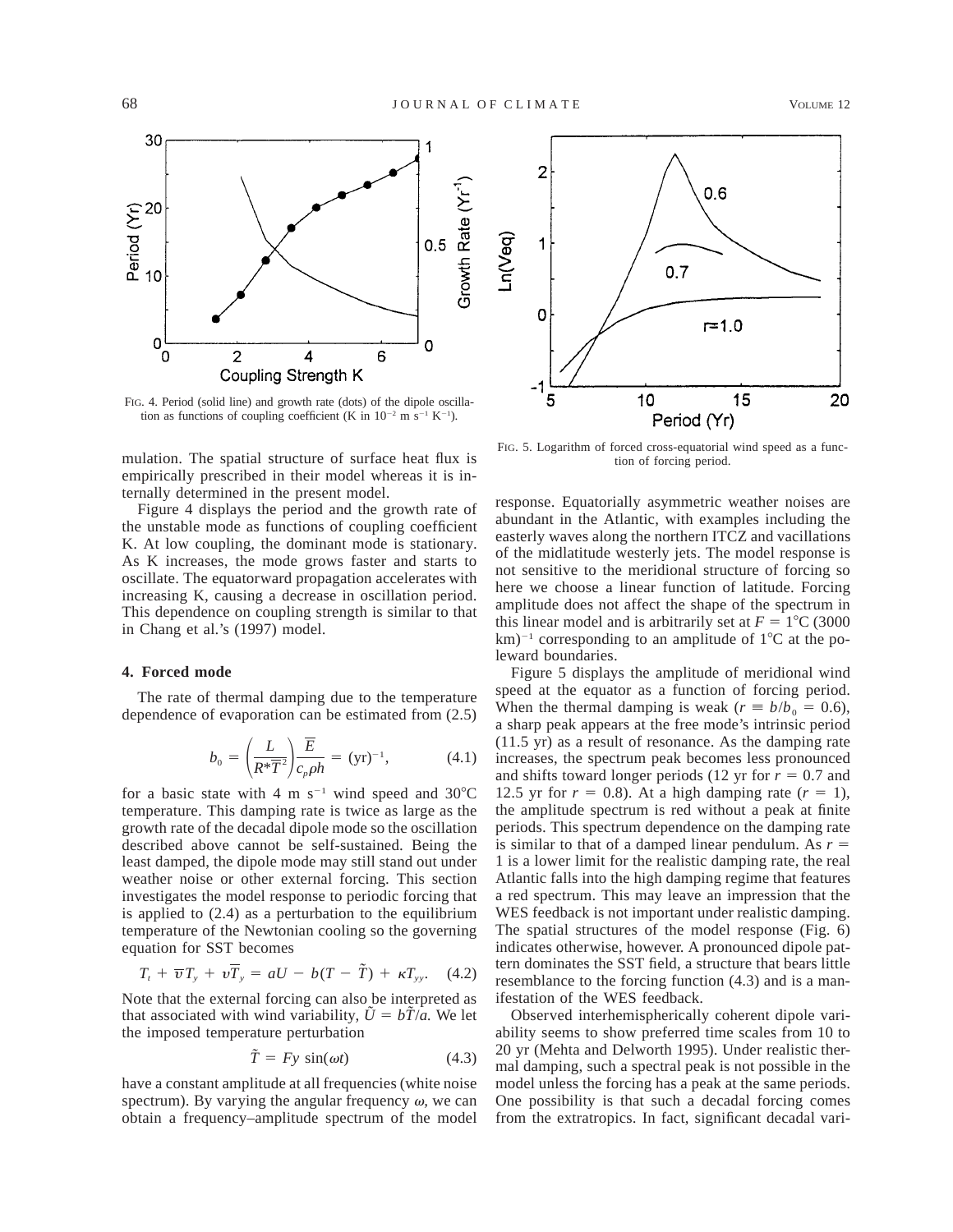

FIG. 6. Latitude–time section of sea surface temperature response to a forcing of 10-yr period confined to poleward of 25°. Note its similarity to the free mode in Fig. 2a.

ability is observed in both the North (Deser and Blackmon 1993) and South (Venegas et al. 1996) Atlantic. To explore this possibility, we conduct an experiment where the external forcing is confined to small regions poleward of 25°. A dipole pattern dominates the SST anomaly field (Fig. 6), occupying a tropical region that is free of external forcing. The WES feedback may not give rise to a preferred timescale but is clearly at work to maintain such a coherent dipole structure. Such a dipole response is seen at all forcing periods that are longer than a few years.

# **5. Discussion**

A dipole SST mode that resembles the observed decadal variability over the tropical Atlantic is shown to exist in a dynamic ocean–atmosphere model, confirming the results from a semi-empirical model (Chang et al. 1997). In the model SST anomalies are caused by surface heat flux and advected by surface Ekman flow. Consistent with ocean GCM (Carton et al. 1996) and observational (Wagner 1996) studies, a wind–evaporation SST feedback is responsible for the temporal growth and oscillation of the dipole mode. The advection by the mean poleward Ekman flow is important for the spatially quasi-stationary dipole structure and the long oscillation period.

Ocean memories such as those associated with the thermocline ventilation (Gu and Philander 1997; K. Hanawa 1996, personal communication) and baroclinic Rossby waves are often invoked to explain the slow timescales of decadal variability. As a complementary mechanism, ocean–atmosphere coupling itself can also

give rise to low-frequency oscillations. In this model, neither the ocean nor the atmosphere has an intrinsic timescale, yet the phase difference between the zonal wind and SST produces a slow decadal oscillation upon coupling. For this reason the period of the free dipole mode is sensitive to the coupling strength, and an oscillatory mode is possible only when the coupling coefficient exceeds a certain threshold value.

It is unlikely, however, that the timescale of the real Atlantic variability is determined by the free WES mode as its growth rate is not large enough to overcome the thermal damping associated with surface evaporation. Under realistic damping the amplitude spectrum of the model response to a white-noise stochastic forcing is red without a peak at finite periods. If the observed tropical Atlantic dipole prefers decadal timescales as it seems to, this result suggests that such preferred time scales be determined not within the Tropics but by interaction with the midlatitudes. In support of this proposition, the observed SST and wind anomalies associated with the North Atlantic decadal variability are organized into zonal bands of alternating signs, stacked in the meridional direction and extending into the Tropics (Deser and Blackmon 1993; Kushnir 1994; Wallace et al. 1990). These extratropical anomalies could provide the forcing for the Tropics, under which the WES feedback acts to produce a coherent interhemispheric seesaw (Xie and Tanimoto 1998). The tropical SST dipole could further feedback onto the extratropical variability via atmospheric teleconnections. The cause of the North Atlantic decadal variability is not yet clear, but candidates include the instability of ocean thermohaline circulation (Weaver and Sarachik 1991) and Arctic sea ice outflow as seen in the Great Salinity Anomaly (Dickson et al. 1988). As in the Tropics, windinduced changes in evaporation and Ekman advection remain an important mechanism for extratropical SST variability (Alexender 1990; Cayan 1992). How the tropical and midlatitude modes of decadal variability interact in the Atlantic and how they attain the preferred decadal timescales need further investigation.

Here we have restricted our discussion to a zonally symmetric case that seems relevant to the tropical Atlantic dipole. However, the zonal extent of the oceans is an important parameter for the development of other coupled instabilities: Equatorial modes are unstable in the larger Pacific but are weakly damped in the Atlantic (Yamagata 1985; Battisti and Hirst 1989). This may explain why ENSO dominates the Pacific whereas both interannual equatorial and decadal dipole modes are observed in the Atlantic. We are currently investigating this matter.

*Acknowledgments.* I would like to thank T. Matsuno, P. Chang, A. Kubokawa, and L. Mysak for helpful discussions and the late T. Nitta for useful comments. This work is supported by grants from the Ministry of Education and CCSR/University of Tokyo.